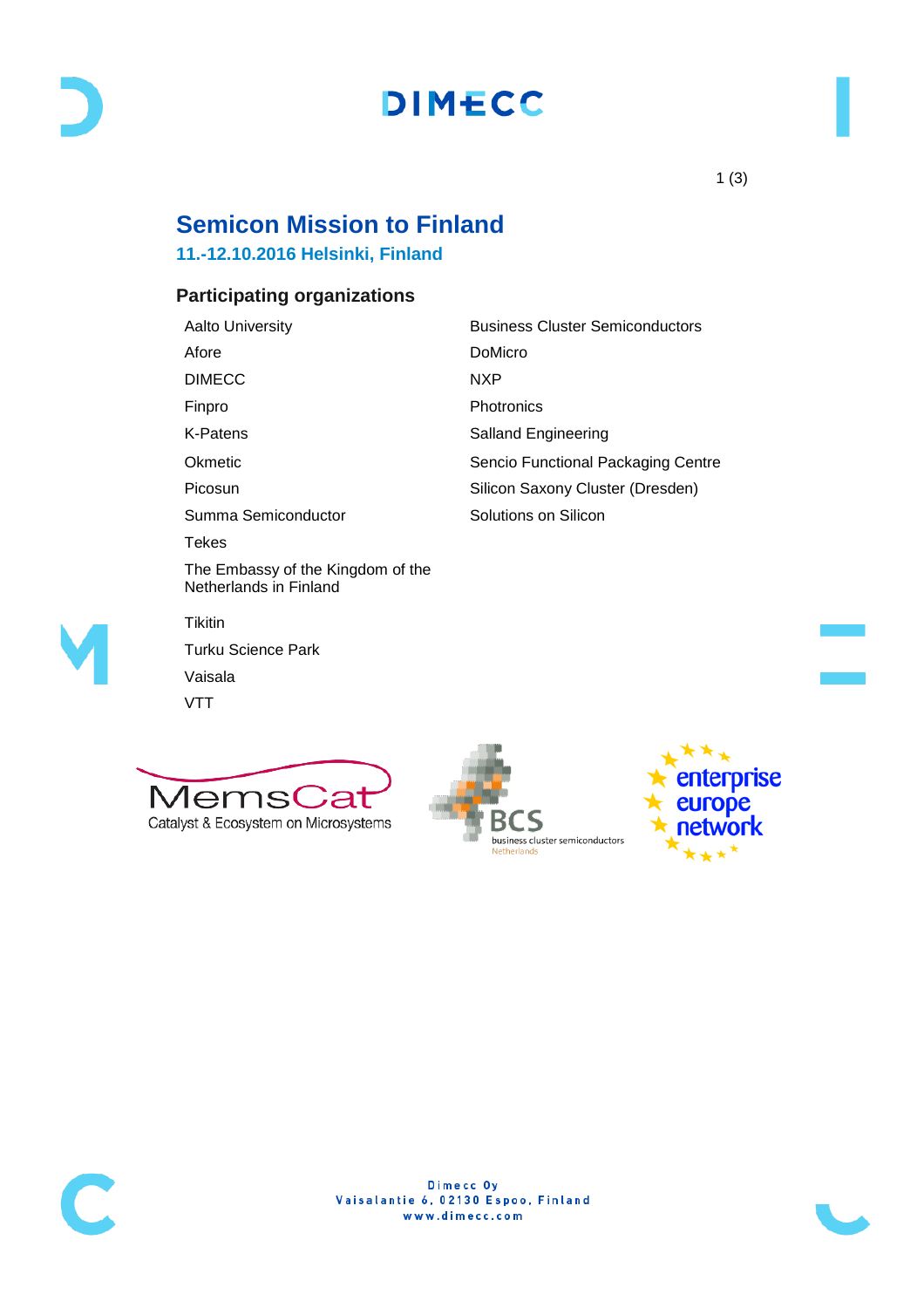

# **DIMECC**

#### **Programme:**

**Tuesday 11.10.2016, Micronova, Tietotie 3, 02150 Espoo FINLAND**

#### **Time Topic**

| 8:45  | <b>Registration &amp; Coffee</b>                                    |
|-------|---------------------------------------------------------------------|
| 9:00  | Welcome to Micronova, VTT & Aalto                                   |
| 9:10  | DIMECC, Risto Lehtinen, Program Manager, DIMECC                     |
| 9:20  | Memscat, Mika Koskenvuori, Chairman of MemsCat Steering Group       |
| 9:40  | Business Cluster Semiconductors, Barry Peet, Managing Director, BCS |
| 10:00 | Silicon Saxony, Stefan Uhlig, Projecktmanager                       |
| 10:20 | Picosun, Petri Antola                                               |
| 10:45 | Photronics, Jeff Hubers                                             |
| 11:10 | K-Patents, Marcus Kavaljer                                          |
| 11:35 | Salland Engineering, Paul van Ulsen, CEO                            |
|       |                                                                     |
| 12:00 | Lunch break                                                         |
|       |                                                                     |
| 13:00 | Sencio, Oliver Mailwald, CEO                                        |
| 13:25 | Summa Semiconductor, Meri Helle                                     |

- **13:25** Summa Semiconductor, *Meri Helle*
- **13:50** NXP, *Radu Surdeanu, R&D Programme Manager*
- **14:15** Vaisala, *Tomi Salo, Principal Scientist, Vaisala Oyj*
- **14:40** DoMicro, *Marcel Grooten, CEO*
- **15:05** Afore, Vesa Henttonen, Afore Oy
- **15:30** Solutions on Silicon, *Peter Sacco, CEO*
- **15:55** Okmetic, *Jani Karttunen, Product Manager, Okmetic Oyj*
- **16:20** Tour in Micronova

#### **17:00 Transport to Embassy of the Netherland**

**17:30** Cocktails, Embassy of the Netherlands, Villa Kleineh, Itäinen Puistotie 7, Helsinki





2 (3)